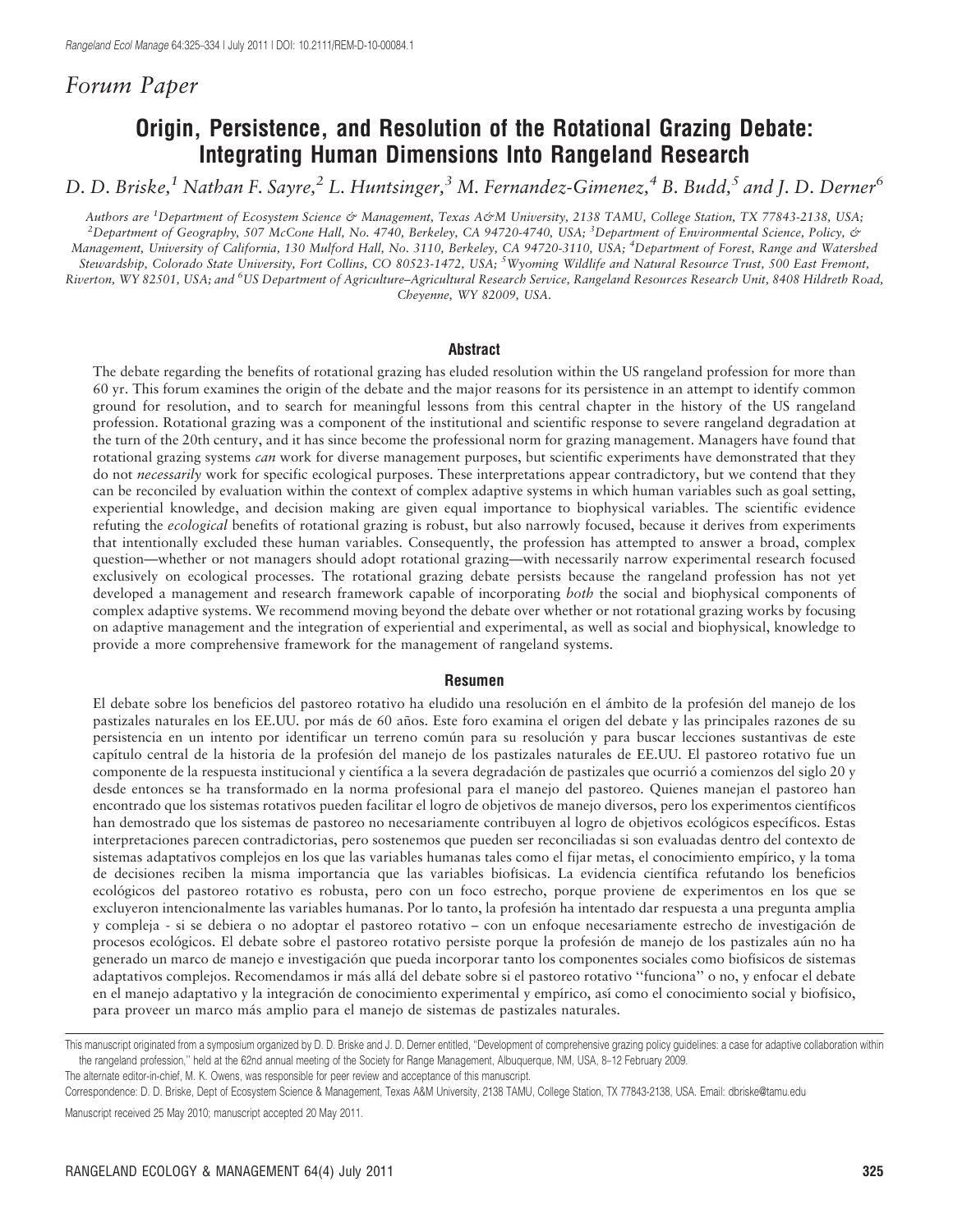Key Words: adaptive management, complex ecological systems, ecosystem management, grazing management, social– ecological systems

# INTRODUCTION

Contrasting interpretations of the efficacy of rotational grazing have existed since the mid–20th century in the North American rangeland profession (Sampson 1951; Heady 1961). An aggressive research program was implemented during the 1970s and 1980s in response to the claims that short-duration rotational grazing could support increased stocking rates compared to other grazing systems. These experimental results were consistent with those of earlier investigations indicating that rotational grazing does not increase plant and animal production or enhance surface soil hydrology compared to continuous grazing under otherwise similar conditions (O'Reagain and Turner 1992; Briske et al. 2008; Derner et al. 2008; Bailey and Brown 2011). However, rotational grazing continues to be valued by managers (Budd and Thorpe 2009) and promoted in popular press outlets, trade journals, and agency policy, for production, conservation, and ecological benefits (e.g., Goodloe 1969; Norton 1998; Teague et al. 2004, 2008). Although testimonials and anecdotal reports of the benefits of rotational grazing are abundant, systematic assessments and documentation are lacking; the number of cases where it has been either successful or unsuccessful is unknown. We advocate that this disconnect between management and scientific knowledge must be addressed to provide appropriate, consistent, and defensible grazing management recommendations and policies and to generate more useful knowledge of complex adaptive systems (Juntti et al. 2009).

The rotational grazing debate is one of several cases where applied ecological disciplines are struggling to resolve critical natural resource management issues in the face of tensions between experimental and experiential or management knowledge (e.g., Holling 1996). High-profile examples include global fisheries (Hughes et al. 2005; Bundy et al. 2008); northeastern forests in North America (Likens and Franklin 2009); the "pastoral crisis" of sub-Saharan rangelands during the latter half of the previous century (Ellis and Swift 1988; Oba et al. 2000); and the so-called ''Rosgen Wars'' in stream restoration (Lave 2009). These cases illustrate that natural resource management involves social, political, and economic components that influence and constrain practices, recommendations, and policies (e.g., Boyd and Svejcar 2009). However, the human dimensions of management decisions and outcomes have often been neglected in favor of more narrowly focused technical or biophysical prescriptions (Fortmann and Fairfax 1989; Bundy et al. 2008; Fazey et al. 2010). Consequently, management recommendations may have been formulated with insufficient experiential or experimental evidence and research programs may have inadvertently produced information that was of limited value within a management context. Management and policy recommendations derived in this manner have become institutionalized norms that have eluded rigorous scientific evaluation of their effectiveness (e.g., Pullin et al. 2003; Sutherland et al. 2004). In the case of US rangeland management, agencies such as the Forest Service have historically sought scientific authority to support socially

unpopular policies and practices, even if the scientific evidence was not yet conclusive (Schiff 1962; Rowley 1985; Sayre 2010).

The persistence of the rotational grazing debate is due in part to terminological confusion; terms such as holistic grazing, planned grazing, prescribed grazing, and management-intensive grazing, in addition to various grazing systems (rest–rotation, deferred rotation, high frequency–short duration, season-long), continue to be used with multiple and ambiguous meanings despite attempts to standardize definitions (Society for Range Management [SRM] 1998). Here we define rotational grazing as the movement of livestock between two or more subunits of a rangeland such that alternating periods of grazing and no grazing (rest) occur within a single growing season (Heitschmidt and Taylor 1991). However, the vast majority of grazing experiments conducted since 1980 have examined intensive short-duration systems (Briske et al. 2008).

The goal of this forum is to examine the origin of the rotational grazing debate and the major reasons for its persistence in an attempt to identify common ground for resolution, and to search for meaningful lessons from this central chapter in the history of the US rangeland profession. We propose that resolution of the debate will require a management framework that integrates experiential and experimental knowledge to adapt to the uncertainties of managing rangelands as complex adaptive systems. This involves a more candid assessment of the nature and limits of scientific knowledge about rangeland ecosystems; reevaluation of the relationships between management, science, and policy; and development of a model of natural resource management that is more inclusive of human dimensions, including a process for the production of more useful knowledge.

# ORIGINS AND PERSISTENCE OF THE DEBATE

#### A Response to Rangeland Degradation

The rotational grazing debate can be traced back to 1950, when Arthur Sampson convened a ''symposium on rotation grazing in North America'' at the third annual meeting of the Society for Range Management. Its roots go back further still, however, to the origins of range science in the United States early in the 20th century. The profession developed alongside, and in many respects ahead of, the scientific discipline of ecology (Dyksterhuis 1955; Tobey 1981; Joyce 1993), catalyzed less by scientific discoveries than by an urgent practical matter: the widespread degradation of western rangelands in the late 19th century (Sayre and Fernandez-Gimenez 2003). Early government researchers responded to the crisis with a combination of local, observational, and experimental knowledge (Smith 1899; Bentley 1902; Griffiths 1904; Wooton 1908). The exclusion of livestock from plots or pastures was an obvious and necessary step to initiate their studies, and it was from here that rotational grazing entered into the emerging discipline of range science and management.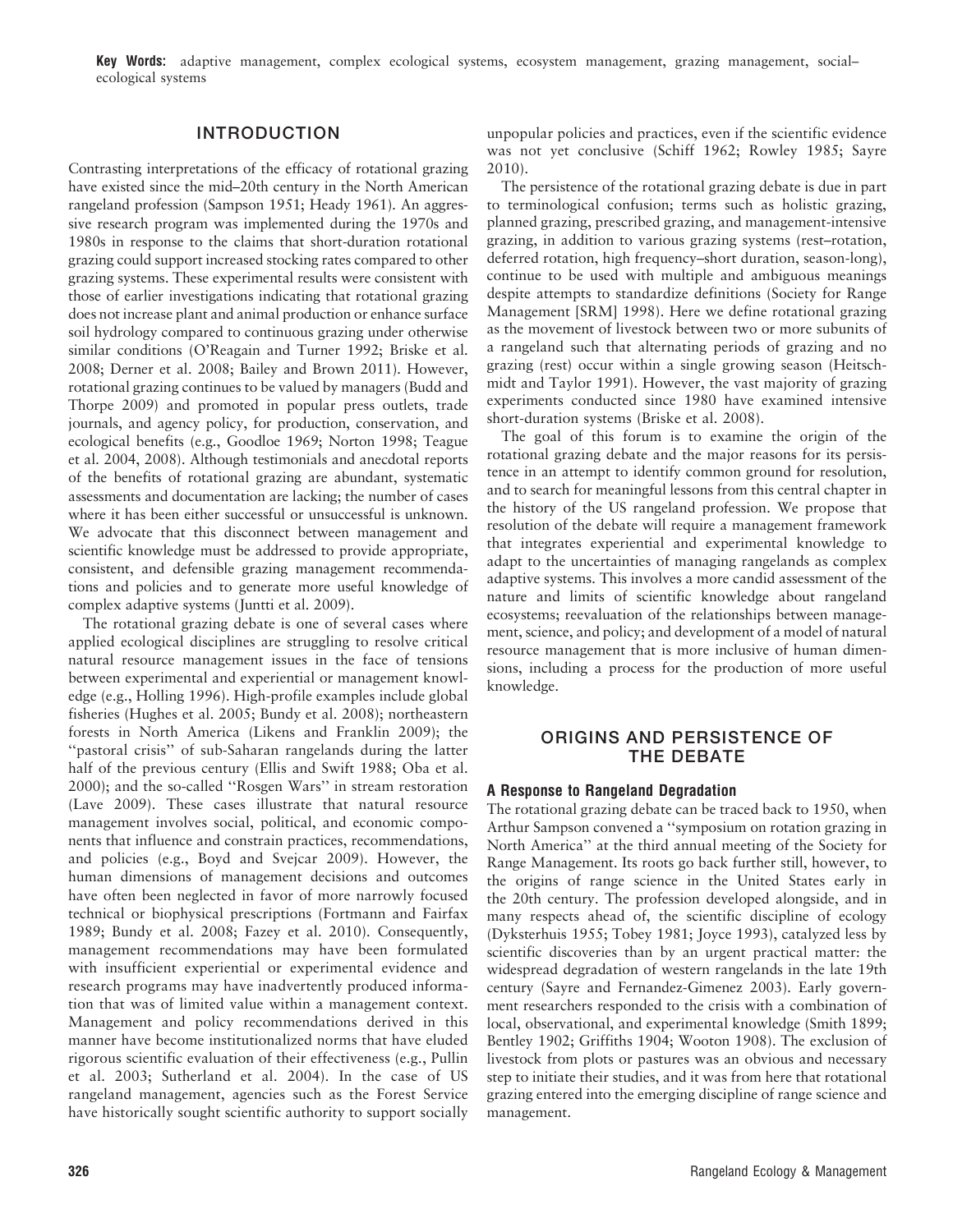Rapid, positive vegetation responses to grazing exclusion following extreme overgrazing prompted early researchers to conclude that rotational grazing would restore rangeland productivity. Early livestock exclosures revealed not so much the effects of grazing, however—though this was the overarching question—but rather the effects of grazing cessation after an extended period of severe overuse. The recommendation to rest pastures for weeks to years—but not permanently—was attractive because it offered a way to combine economic use with ecological restoration. ''As early as 1895, Smith advocated improvement of natural ranges by dividing them into separate pastures to be grazed in rotation, thereby providing for the spread of forage plants by means of ripened seed'' (Sampson 1951, p. 20). In the first range science textbook, Sampson (1923, p. 61) emphasized that improving degraded rangelands—as distinct from maintaining rangelands that were already in good condition—required ''a grazing system'' of ''alternating the grazing and the resting of the lands'' (cf. Sampson 1913; Merrill 1954; Hormay and Evanko 1958).

That range science was born during a period of widespread range degradation subsequently shaped the definition of rotational grazing itself. In a later edition of his textbook, Sampson (1952) distinguished between ''deferred'' and ''rotation'' grazing on the basis of their underlying management objectives. Deferred grazing involved delaying grazing of an area ''until after seed maturity'' in order to encourage vegetation recovery. Rotation grazing, by contrast, involved ''shifting the livestock systematically at desirable intervals to different subunits of a range area or fenced subdivisions, and back to the first subdivision, without specific provision for seed production'' (Sampson 1952, p. 19, emphases in original). Stoddart and Smith (1955, p. 329) echoed this distinction in the second edition of their own, more influential textbook. Sampson (1923, p. 61) had initially declared that rotation grazing was ''built on a thoroughly tested scientific foundation,'' but by the 1950s subsequent investigations caused him to qualify, if not quite withdraw, this endorsement. Summarizing the 1950 Society for Range Management symposium in the Journal of Range Management, he observed that ''much diversity of opinion exists among both research workers and operators regarding the merits of rotation grazing'' (Sampson 1951, p. 19). He reported that the limited experimental evidence available was inconsistent and in many cases confounded by terminological and other difficulties. In his textbook of the following year, he wrote that ''rotation or alternate grazing…assumes that intermittent rest from grazing is beneficial to the forage cover, even though it must support more stock during the shorter grazing period. Although this assumption seems to hold in some localities or vegetal covers, it may not in others'' (Sampson 1952, pp. 272–273). Stoddart and Smith (1955, p. 330) likewise characterized the benefits of rest as ''not adequately proved,'' stating that ''Although most range experiments fail to show advantages to rotation grazing, many pasture experiments and humid-climate experiments have shown distinct advantages'' (1955, p. 332). They further noted that for larger ranches in low-productivity rangelands, the costs of fencing and water systems to enable rotational grazing systems were ''often prohibitively expensive'' (1955, p. 333).

# Role of Federal Agencies

The persistence of the rotational grazing debate must be interpreted within the historical context of range science and the politics of rangeland administration in the United States. By the 1950s, the discipline had consolidated around the Clementsian paradigm of plant succession; Sampson (1919) was himself largely responsible for this, presumably a consequence of his association with Clements while pursuing bachelor's and master's degrees at the University of Nebraska (Parker 1967). This paradigm held that natural processes would invariably drive vegetation communities back toward "climax" conditions upon removal of a disturbance such as grazing (Westoby et al. 1989; Briske et al. 2005). Rangeland administration, policy, and research had by this time been institutionalized by the US Forest Service and the Bureau of Land Management, based on the successional axiom that rangeland vegetation varied along linear, reversible pathways as a function of livestock grazing intensity. This framework located control firmly within the scope of management, and it lent itself to rules of thumb such as ''take half, leave half'' that were easily communicated to both agency personnel and ranchers. It was not based on scientific evidence, however, so much as it was on scientific theory (Sayre 2010).

Moreover, it was the needs of agencies, especially the Forest Service, that promoted the emergence of range science as an academic discipline. Scientific authority was crucial for the agency to justify policies that routinely encountered resistance from ranchers and elected officials in Congress (Rowley 1985). Trained, credentialed, and professional staff was essential to this effort, and academic programs in range science emerged at western land grant universities to meet this demand (Chapline et al. 1944; Dyksterhuis 1955). Uniform policies and scientific paradigms that could be applied throughout the nationwide domain of the land management agencies, despite the regional and local ecological and social diversity of western rangelands (Starrs 1998), were highly desirable in terms of administrative efficiency and the creation of a professionally cohesive management cadre (Kaufman 1967). Sampson (1913) developed the deferred-rotation system while employed by the Forest Service in the early 1900s, and Hormay and Evanko (1958), also Forest Service researchers, worked with rest–rotation grazing in the 1950s and 1960s. Both efforts were conducted on western forested lands, but the results were applied across all national forests, and it was Forest Service policy for most of the 20th century to put rotation, particularly deferred rotation, on every grazing allotment (Rowley 1985). Combined with the terminological confusion alluded to above, these factors converged to institutionalize rotational grazing as a prescriptive management norm well ahead of rigorous scientific inquiry into its effectiveness.

# Holistic Resource Management

Allan Savory and Holistic Resource Management have contributed to the persistence of the rotational grazing debate for roughly 40 yr (Goodloe 1969). Savory (1988) likened rotational livestock grazing to the behavior of wild grazers—a comparison that Clements (1920) and other early range researchers had also made—and he promoted it as a means of restoring degraded rangelands—much as Sampson (1952)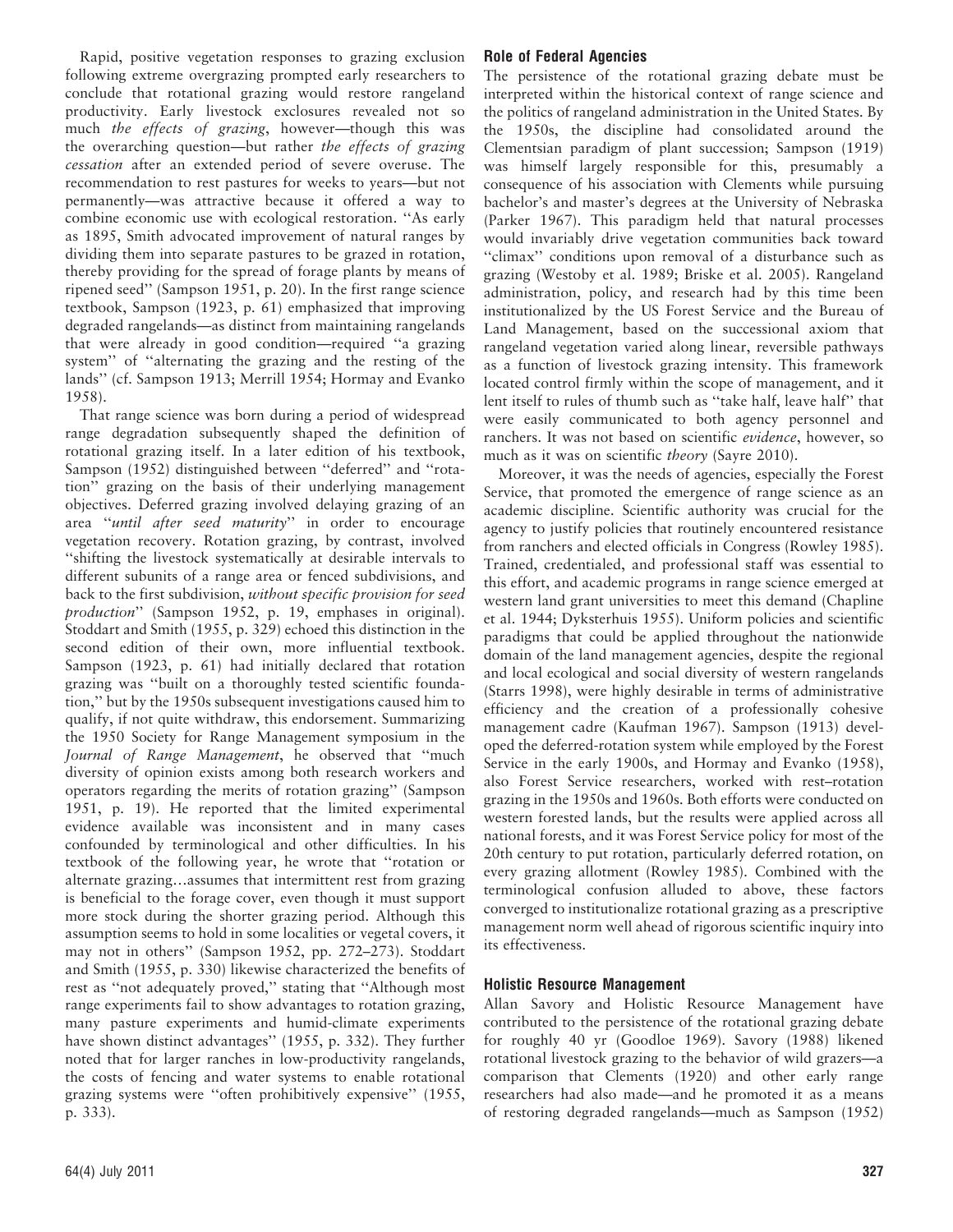had done. Unlike earlier proponents, however, Savory inverted the Clementsian valuations placed on grazing and rest; according to his interpretation, the ''herd effects'' of concentrated livestock grazing, including the impacts of hooves on soil surface characteristic and uniform use of plants, were positive tools for restoration, whereas lack of disturbance could constitute ''overrest'' that would result in declining soil conditions and undesirable competition among plant species. Achievement of these herd effects in ranch settings required high livestock densities, generally made possible by concentrating livestock in individual pastures accompanied by frequent rotations among pastures. High costs for fencing and water developments represented a substantial economic invested that could be recouped, it was hoped, by higher stocking rates and increased livestock production.

The claims of Holistic Resource Management proponents attracted the attention of ranchers, many of whom attended short courses put on by Savory and his Holistic Management Institute. Savory's explanation of the role of grazing, based on his observations of wildlife in Africa, was appealing and easy to understand, and for many, more compelling than the limited and somewhat inconsistent body of scientific evidence that existed at the time. Savory was widely recognized for this ecological interpretation of grazed systems, but his integration of goal setting, decision making, and financial planning into grazing management may have been of even greater value to ranching families. Holistic Resource Management also promoted cooperation among diverse stakeholders in public lands management by offering the prospect of environmental benefits as well as production increases (Bartolome 1989). In these contexts, implementation of a specialized grazing system may have conveyed an impression of progress and change, or an "increase" in stewardship that could embody and unify management actions and goals. It was the claims of ecological benefits, rather than enhanced management more generally, that became the central focus of grazing systems research in the 1970s and 1980s, which generated a large portion of the production-based research reviewed by Briske et al. (2008).

# HUMAN DIMENSIONS OF COMPLEX ADAPTIVE SYSTEMS

# Importance of Human Dimensions

The persistence of the rotational grazing debate reflects a discrepancy between management and science as sources of knowledge. Proponents point to examples where implementation of rotational grazing has produced benefits of various kinds. Critics respond that these examples, lacking rigorous experimental design or controls, cannot demonstrate any causal link between rotational grazing and the reported ecological outcomes, and that the available experimental evidence contradicts such a causal link. The debate eludes resolution because the evidence and definition of success are not directly comparable between the two knowledge sources. Advocates have demonstrated that rotational grazing systems can work for diverse purposes; scientists have demonstrated that they do not necessarily work for specific ecological purposes. There are at least three nonmutually exclusive hypotheses that could accommodate both interpretations: 1) variables other than the rotation of livestock in and of itself are responsible for successful outcomes; 2) distinct metrics are used to define success in science and management; and 3) the confidence that scientists place in experimental controls is misplaced in the case of rotational grazing research.

Human dimensions of grazed ecosystems were intentionally excluded from the experiments reviewed in Briske et al. (2008) because they constituted uncontrollable sources of confounding variation. The experiments involved fixed protocols as a necessary part of experimental design to isolate the effects of rotational grazing from other variables. Even if allowance was made for stocking rates to vary in response to rainfall, "management" was still strictly constrained by the need to maintain replicates and controls for the life of the experiments. This does not mean that the experiments were invalid for their intended purposes—to assess the effects of rotational grazing on selected ecological variables. However, this experimental approach removed one of the key variables of grazing management, namely, the managers themselves—their perceptions, knowledge, and ongoing decision making. The capacity for management to adapt to variable ecological conditions and desired outcomes at the local scale was excluded in order to maintain uniformity and consistency in experimental treatments across time and space.

The greater the biophysical variability of a given rangeland ecosystem, however, the more problematic the exclusion of management decisions is likely to be. High intra- and interannual variability in rangeland ecosystems means that experiments need to be at least 3–5 yr in length (or longer) to detect a treatment response relative to inherent climatic variation (e.g., Pinchak et al. 2010). However, the longer that experiments run without the ability to respond to changing conditions, the more likely they are to deviate from what would occur on working ranches, where managers respond flexibly, in real time, to the inherent spatial and temporal variability of rangeland ecosystems. A manager's ongoing adjustments to fluctuating and site-specific conditions are not completely intractable for scientists, but they cannot be fully anticipated in an experimental design; if dynamic management decisions are incorporated, researchers may be unable to differentiate between the effects of the biophysical and management variables, resulting in experimental confounding. In short, reduced flexibility in grazing experiments removes many sources of potential variation, but at the risk of becoming unrealistically abstracted from management applications. This is very likely the most serious limitation of the experimental data assessing the efficacy of rotational grazing (Briske et al. 2008).

We propose that the rotational grazing debate can best be resolved by understanding grazed rangelands as complex adaptive systems, and that viewed in this way, the evidence supporting and refuting the benefits of rotational grazing can be seen as complementary, not contradictory. All rangelands are complex biophysical systems with highly varied weather, soils, animals, and vegetation (Boyd and Svejcar 2009). Range scientists strive to understand these systems with the use of methods designed to facilitate systematic acquisition of information in a framework that minimizes human subjectivity (Stern 2005). In actual ranch settings, however, biophysical complexity is further compounded by diverse human goals,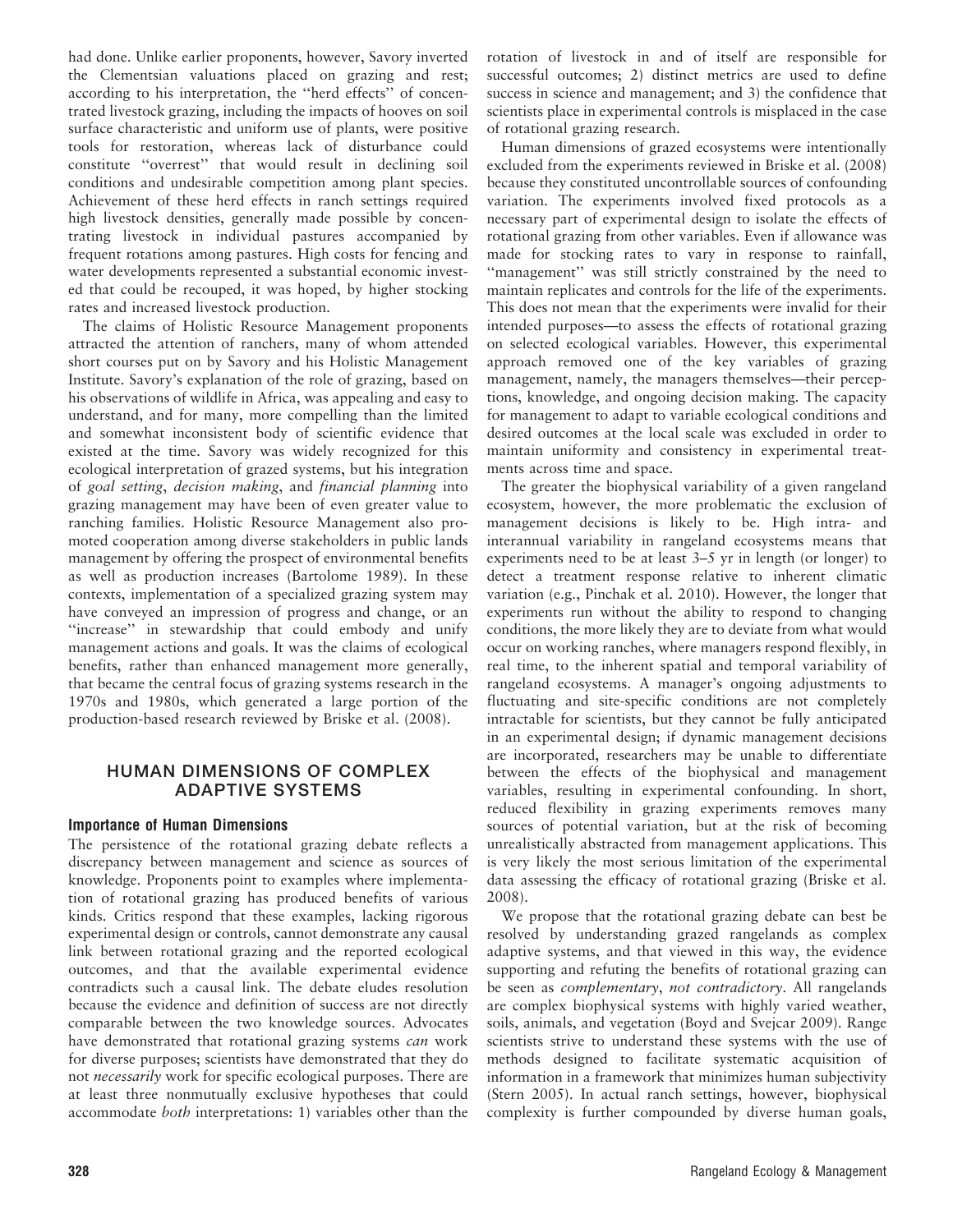values, beliefs, and decision-making strategies (Stafford Smith et al. 2007). Thus, grazed rangelands are complex adaptive systems: ''systems characterized by many interacting components that are capable of learning from and adapting to changing circumstances. The patterns of structure or behaviour that emerge from the interactions of the parts are not usually deducible from examining the parts'' (Lynam and Stafford Smith 2004, p. 69). The specifics of decision-making models must be as reflective of the local management environment as the specifics of livestock management must be to the local ecological environment. The capacity of managers to detect, learn, and adapt to change is a key component of complex adaptive systems and this capacity should be incorporated into rangeland research programs (Lynam and Stafford Smith 2004). Range scientists have devoted much greater attention to the biophysical than to the human dimensions of grazed ecosystems; however, managers and ranchers must cope with both components and their interactions.

# Mental Models of Grazing Managers

Research derived from working ranches supports the view that in complex adaptive systems, ''the human processes are as important as the ecological processes'' (Lynam and Stafford Smith 2004, p. 71). From a series of case studies, Lynam and Stafford Smith concluded that ''mental models are a crucial slow variable'' in complex adaptive rangeland systems (2004, p. 76, emphasis in original). ''Managers act with the expectation of the action resulting in specific impacts. They must therefore, have and be using mental models or conceptualizations that at the very least contain cause–effect relationships'' (Lynam and Stafford Smith 2004, p. 69). Mental models influence both what managers look for and see, and what they do in response. Rules of thumb such as ''take half, leave half,'' for example, direct managers' attention to certain variables (e.g., forage utilization) and suggest certain responses (e.g., when to remove livestock). Scientists attempt to be as explicit as possible about their own mental models, and experiments are a way of identifying and testing the major assumptions. But scientists also leave certain claims implicit, and for scientists and managers who have spent decades studying a particular topic and working in a particular location, mental models may be implicit and assembled from a variety of information and experiences. In understanding rangelands as complex adaptive systems, ''it may be as important to monitor the changing mental models themselves, as it is to measure grass cover, since such contextual information may determine the importance of other types of observation'' (Lynam and Stafford Smith 2004, p. 71).

We hypothesize that rotational grazing can facilitate, or follow from, changes in the mental models of managers. Successful applications may reflect changes in how managers see and think about the entire process of managing their land, water, and animals. Where rotational grazing is implemented, the substantial capital investments in fencing and water may contribute to greater managerial interest and commitment to improvement of rangeland productivity, leading managers to pay greater attention to subtle ecological and socioeconomic indicators and to respond more rapidly to opportunities or hazards (Brunson and Burritt 2009; Richards and Lawrence

2009). Such changes need not be exclusive to rotational grazing, however. Consider the case of the four ranch families who participated in the Grass Bank on the Gray Ranch in the 1990s (Rissman and Sayre 2011). Three of them decided to change their management significantly when they returned to their own ranches because the experience of complete destocking for 3–5 yr had been revelatory: It had enabled them, for the first time in their lives, to observe their lands without livestock present. They saw how little forage growth took place during drought, even without grazing, and they saw how much more recovery could occur in the absence of livestock when it did rain. One might hypothesize that this kind of learning experience is a powerful way to change mental models and subsequent management actions. The varying abilities of managers to recognize and seize such teachable moments may determine the perceived value and success of rotational grazing—or any other grazing system—to a greater extent than the ecological consequences of the system (Briske et al. 2008). Likewise, grazing failures may be due to inappropriate mental models that eventually impair the economic or ecological viability of the enterprise.

To say, based on experimental research, that rotational grazing is neither necessary nor sufficient to achieve various outcomes is not to say that successful cases are impossible or nonexistent. Rather, it is simply to say that the outcomes could have been achieved with other grazing methods if management had been improved, and that they would not have been achieved if greater management and adaptation had not been associated with rotational grazing. Even ardent proponents of rotational grazing are likely to agree with this if formulated in terms of policy: Requiring all ranchers to practice rotational grazing, regardless of other considerations, is not a viable recommendation. Any such one-size-fits-all solution ignores the fundamental need to understand the unique characteristics and circumstances of each grazing program, ranch, and ecosystem, as well as the unique objectives and constraints of managers.

In other words, the implementation of rotational grazing may increase the intensity of management, leading to increased adaptation and the incorporation of experiential knowledge in subtle and unrecognized ways, without necessarily stimulating ecological functions such as plant or animal production (Briske et al. 2008; Brunson and Burritt 2009; Richards and Lawrence 2009). For example, rotational grazing can provide the flexibility needed to incorporate management practices such as fire into grazing systems (Teague et al. 2010), facilitate animal management and veterinary care (Richards and Lawrence 2009), and potentially enhance the ability of managers to anticipate and detect critical stocking-rate decisions (Briske et al. 2008). Benefits to management effectiveness, but not necessarily ecological function, most likely explain the *apparent* contradiction between scientific and managerial interpretations of rotational grazing. The occurrence of direct ecological benefits cannot be discounted altogether, but it has been the most intensively studied aspect of rotational grazing, and if even some components of ecosystem function were consistently improved, it should have been reflected in the integrated ecological processes of plant or animal production—but the preponderance of experimental evidence indicates that it has not (Briske et al. 2008). Suggestions that the length of grazed–ungrazed periods,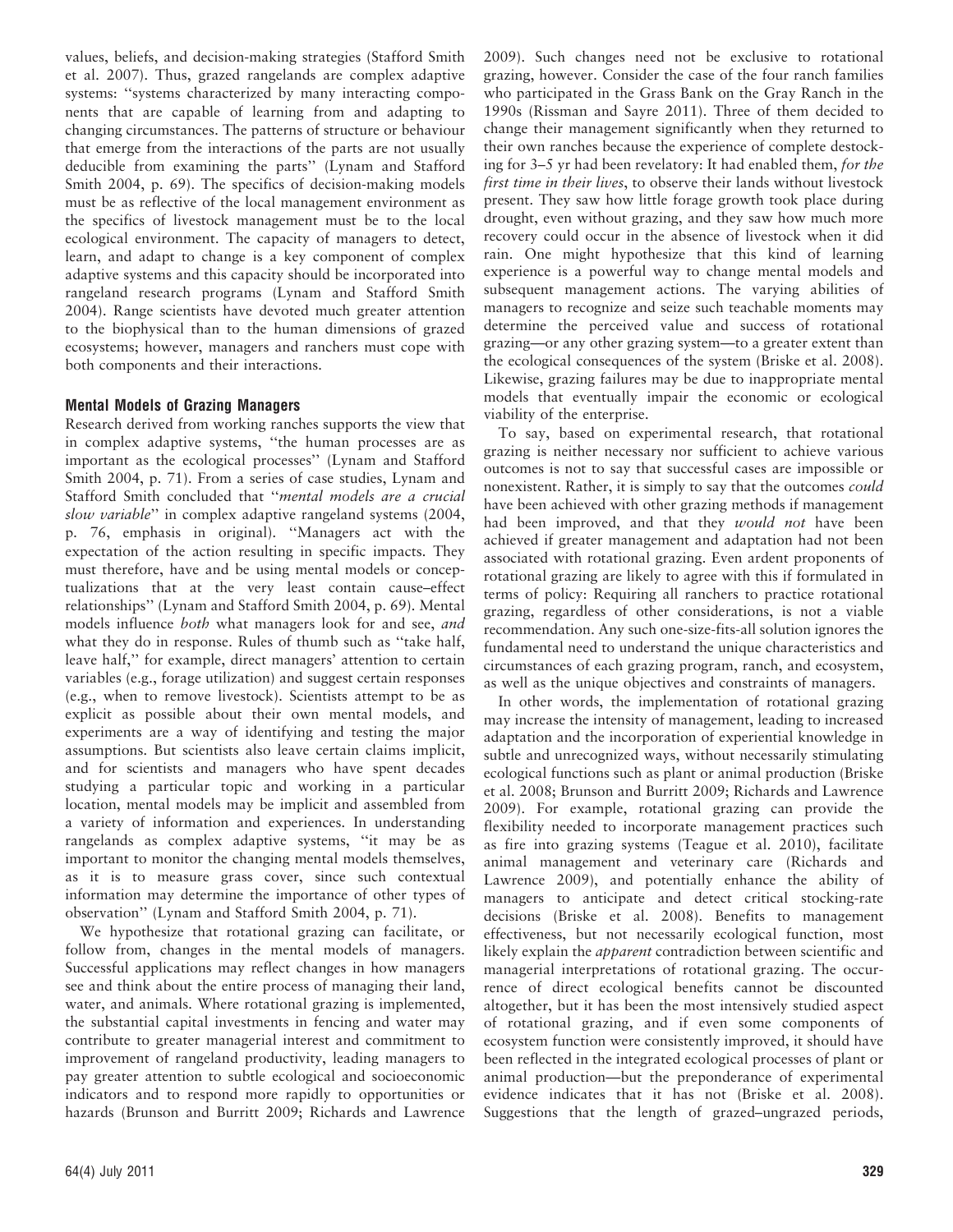number or size of pastures, or livestock densities were insufficient in grazing experiments indicate that if ecological benefits can be directly achieved in these systems (Teague et al. 2008), they require very specific and nuanced grazing patterns. We acknowledge that increased management intensity associated with rotational grazing may indirectly contribute to enhanced ecological outcomes in some situations. The distinction between direct and indirect outcomes is essential for devising policies and incentives to promote effective grazing management by establishing whether benefits accrue from infrastructure, management skills, or the interaction between them.

Two novel investigations incorporating management adaptation into grazing systems research offer interesting, but admittedly inconclusive, insights into the interaction of managers and grazing systems. A long-term, large-scale investigation in north-central Texas that incorporated elements of adaptive management (e.g., livestock rotations among pastures were based on percentage forage utilization) showed a modest increase in herbaceous production (8.5%) and a substantial increase in ground cover (27%) on the most productive sites, but not on less productive sites, in an eight-pasture rotational system compared to continuous grazing (Teague et al. 2010). Although these positive herbaceous responses did not result in increased livestock production in the rotational system compared to continuous grazing during the 7-yr investigation (Pinchak et al. 2010), neither was livestock production reduced when rotational grazing was used to provide sufficient deferment—effectively increasing stocking rate 12–20% per year—to support prescribed burning for woody plant control. An investigation in the flooding pampas of Argentina was designed to capture the full complement of adaptive management by investigating vegetation responses on existing ranches that had employed rotational and continuous grazing (Jacobo et al. 2006). Improved species composition occurred on a midslope site, and vegetation cover increased on both the midslope and lowland sites. Unfortunately, neither plant or animal production were presented in this investigation, but the authors suggested that rotational grazing systems could sustainably accommodate a stocking rate 60% greater than the regional average. Moreover, both of these investigations, when compared to those where experimental designs excluded management adaptation (Briske et al. 2008), point to the tremendous importance of adaptive management in grazing systems. The Argentinean researchers strongly emphasized the importance of flexibility and adaptive management focused on specific outcomes to the success of rotational grazing (Jacobo et al. 2006). Similarly, the Texas researchers cautioned that a period as long as 2 yr may be required for managers and livestock to transition from continuous to rotational grazing effectively (Pinchak et al. 2010). These unique investigations support our premise that increased management attention and adaptation, including the establishment of clearly defined goals, makes the grazing system, rather than the other way around.

# BEYOND THE DEBATE: ADAPTIVE MANAGEMENT OF COMPLEX SYSTEMS

Given that the adaptability and cumulative knowledge of managers is essential to effective grazing management, we

recommend that the rangeland profession shift its attention from debating the effectiveness of any particular grazing system to a broader examination and discussion of the processes that contribute to adaptive grazing management (e.g., O'Reagain et al. 2009; Grantham et al. 2010; Torell et al. 2010; Bailey and Brown 2011). If rotational grazing tends to promote management attention and improve knowledge acquisition, which in turn leads to adaptation and better management, can we identify the essential lessons of this process and apply them more broadly, with or without a specific grazing system? Can we understand how people develop site-specific management strategies that are responsive to spatial and temporal variability, incorporate both experiential and experimental knowledge, cope with the high levels of uncertainty characteristic of rangeland ecosystems, and address the interface between human dimensions and grazing management (Blackmore 2007; Fazey et al. 2010)? A management framework should facilitate learning, and the subsequent adjustment of mental and system models, through detection of change and response in multiple variables, acquisition and archiving of multiple forms of information, and testing of alternative strategies (Holling 1978; Grantham et al. 2010). To adhere to a single set of practices is neither adaptive nor sensitive to the complex interactions that characterize managed rangelands.

# Approach and Goals

Adaptive management was originally proposed to incorporate the principles of scientific experimentation into the design and implementation of natural resources management (Holling 1978; Walters and Holling 1990; Murray and Marmorek 2003). Adaptive management recognizes uncertainty as inherent in natural resources management and seeks to learn from it, rather than attempt to eliminate or control it. In practice, adaptive management programs range from relatively simple approaches that emphasize monitoring of existing management outcomes, to more elaborate experimental designs with replication and multiple management treatments. All approaches emphasize a full cycle of design, implementation, monitoring, interpretation, and revision of management practices to incorporate new information into the management process explicitly. The adaptive management model as proposed by Holling (1978) and adapted for stakeholder participation (Fernandez-Gimenez et al. 2008) may offer a way to enhance management on rangelands more broadly.

The adaptive management model specifies a design phase in which the goals, hypotheses, and management practices to be evaluated are determined. For a single ranch, the number of people involved may be few, perhaps an individual or a family. For larger areas, or on public lands, multiple and diverse stakeholders may be involved, from individual citizens to other agencies and public interest groups. Where there are multiple stakeholders, the adaptive management framework identifies key points to focus deliberations and creates a space for mutual learning (Fernandez-Gimenez et al. 2008). Participatory or collaborative adaptive management brings together agencies, land managers, other stakeholders, and scientists 1) to identify shared goals, management objectives, and research questions collectively, 2) to agree upon practically feasible and scientifically robust ways to answer questions while advancing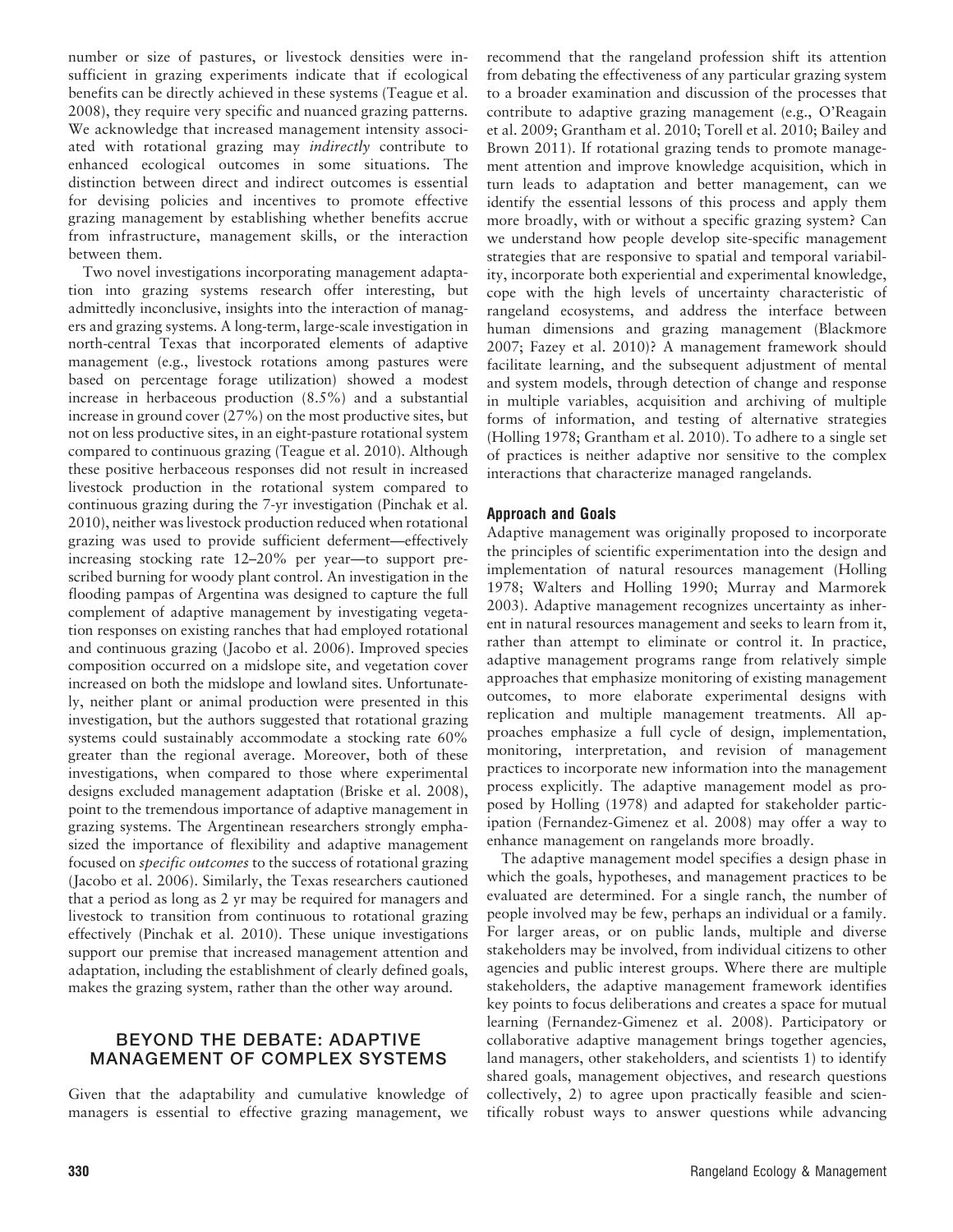management objectives, and 3) to design collaboratively, to carry out the design, and to interpret the results of monitoring strategies to assess the outcomes of management practices. Multiple stakeholder involvement in the design and implementation of research and interpretation of results can enhance the value of research to local management needs and identify solutions to the most pressing management questions.

A key element of the process is the development of an explicit model of the system under consideration, which should include social as well as ecological components and relationships. Making stakeholders' mental models explicit, and creating a shared model, is important for clarifying potentially conflicting assumptions about system behavior, identifying uncertainties or gaps in knowledge, generating testable hypotheses and alternative management practices, and selecting appropriate indicators and measures for both outcome (dependent) and explanatory (independent) variables. This process represents an opportunity to link science and management more effectively by ensuring that goals, indicators, and outcomes are meaningful to all stakeholders. In addition, the model-creation process is likely to reveal explanatory variables related to managers' decision-making processes that have been overlooked in past studies of grazing systems. An additional benefit is that creating a shared model entails significant dialogue and communication among the participants, which initially helps diverse stakeholders to understand each others' knowledge, values, and perspectives, and eventually can lead to stronger relationships and greater trust and respect (Klein 1996; Lele and Norgaard 2005; Thompson 2007). Similarly, participation of agency specialists and managers, together with scientists in monitoring design, data collection, and interpretation of findings, lends credibility and legitimacy to the results, and increases the likelihood that these distinct groups will accept and adopt the resulting recommendations.

# Barriers to Adoption

Institutional barriers often pose major challenges to successful implementation of collaborative adaptive management, especially within federal natural resource and land management agencies (McLain and Lee 1996; Moir and Block 2001; Stankey et al. 2003). Institutional cultures influence behavior patterns of personnel, approaches to problem solving, and the establishment of programmatic goals and priorities (Cortner et al. 1998; Boyd and Svejcar 2009). Institutional barriers to collaborative adaptive management include lack of commitment to the process and aversion to risk entailed in experimentation and innovation (Miller 1999; Stankey et al. 2003); lack of resources for longterm monitoring (Moir and Block 2001); insufficient decision space for experimentation and adaptation due to existing laws, policies, and regulations (Stankey et al. 2003); inability to manage across jurisdictions; and failure to involve relevant stakeholders (Cortner et al. 1998). These barriers may contribute to the unfortunate consequence of ''programmatic outcomes replacing the intended ecological outcomes as the primary management objectives'' (Boyd and Svejcar 2009, p. 494). As suggested previously, we are concerned that rotational grazing has often become the programmatic end, rather than a means to achieve specific ecological, production, and economic outcomes from grazing management.

# ARE THERE LESSONS TO BE LEARNED?

What lessons may be learned from this central chapter in the history of the rangeland profession—not only to resolve the rotational grazing debate, but also to reduce the likelihood of similar impasses in the future? Analysis of the debate from the perspective of complex adaptive systems indicates that the profession has attempted to answer a broad, complex question—whether or not a manager should adopt rotational grazing—with necessarily narrow experimental research focused exclusively on ecological processes. Question formulation within the context of a simple rather than a complex problem, in the absence of many management considerations, establishes why the rotational grazing debate has appeared intractable and has persisted as long as it has. We envision three professional issues as underpinning the rotational grazing debate and suggest that they must be acknowledged and at least partially resolved to increase the effectiveness of both rangeland management and the generation of more relevant knowledge within the profession.

#### Distinguish Between Simple and Complex Problems

Fundamental to both the persistence and resolution of the rotational grazing debate is the framework or context in which it has been conducted. The question, ''Does rotational grazing work?'' implies a simple yes-or-no answer, and therefore a framework defined by linear relationships between management variables and ecological outcomes that possess a high degree of predictability (Boyd and Svejcar 2009). This is partially a consequence of the single-minded objective of recent grazing experiments to test the claims of Allan Savory, but it also reflects a framework that is inherent in the narrowly focused technical approach to management that has characterized the rangeland profession throughout much of its history (e.g., Fazey et al. 2010). In contrast, the management of grazed ecosystems presents a complex problem defined by multiple variables whose interrelationships may vary in both time and space with limited predictability (Boyd and Svejcar 2009). Effective management of grazed ecosystems is sufficiently dynamic and complex that it should not be envisioned to have any one correct solution; rather, effective management requires an ongoing, dynamic, and systematic approach to decision making that identifies opportunities, constraints, and potential outcomes. The concept of targeted grazing represents an important step in this direction by explicitly emphasizing management outcomes (Launchbaugh and Walker 2006).

An important related consideration is that models of reality (e.g., the Clementsian theory of succession) not become a reality of models—that is, that we not mistake models as more than heuristics for improving knowledge. This is a common source of error in many sciences; treating complex systems as though they were simple is not only reductionist, it also tends to promote an exaggerated estimation of the strength of our models (Shrader-Frechette and McCoy 1993).

We recognize that most rangeland professionals do see grazing management as a complex problem, and we surmise that they evaluate specific grazing systems in ways that implicitly incorporate other relevant variables and actions associated with effective grazing management. Nonetheless, we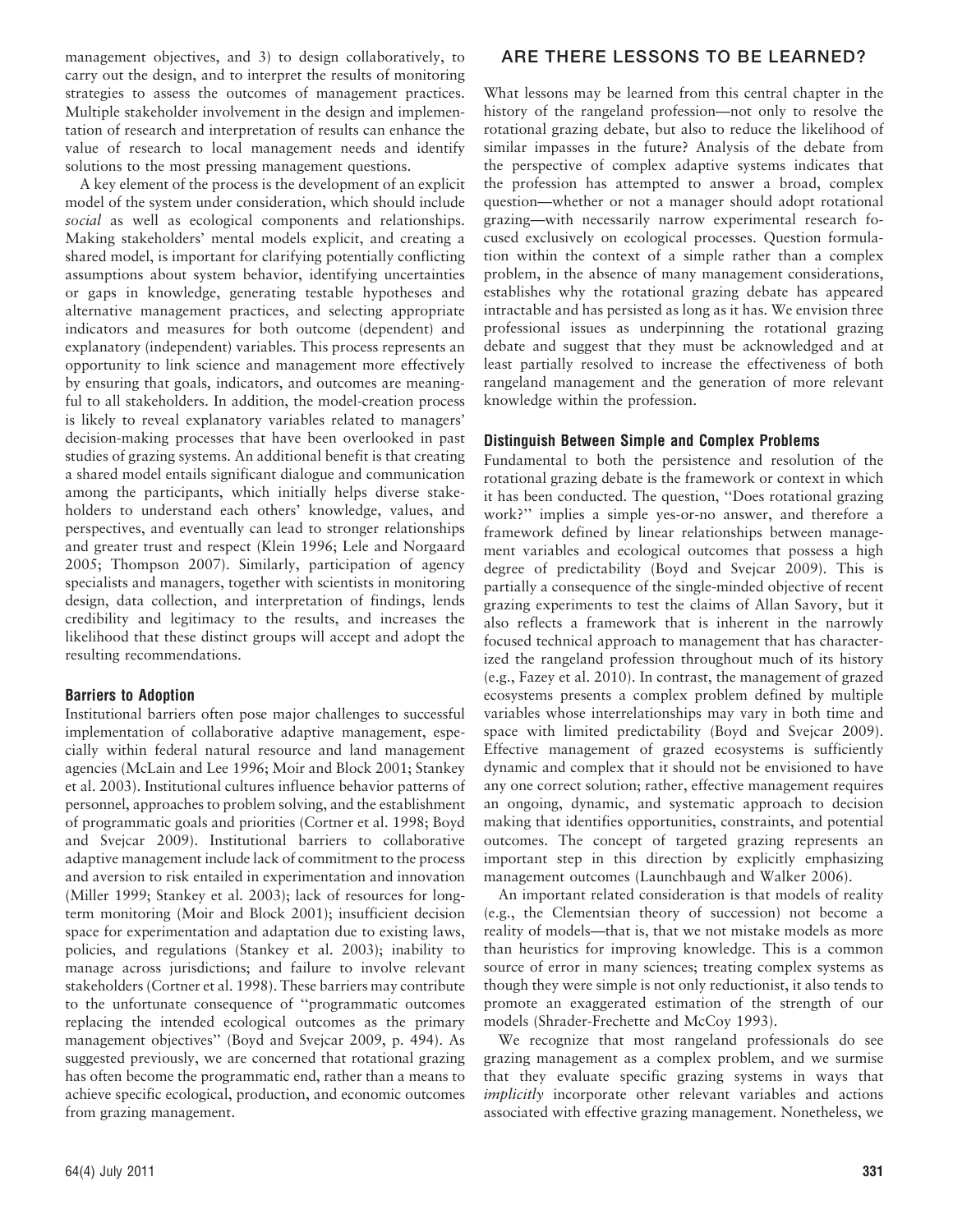are concerned that excessive emphasis of the technical aspects or infrastructure of grazing systems may inadvertently mask or exclude evaluation of other important considerations, including adaptive management and ecological outcomes. The ambiguity associated with this technological approach may have compromised our ability to interpret the behavior of grazed ecosystems in the broader context of complex adaptive systems.

#### Monitor Outcomes of Management Practices

Outcomes of management practices need to be systematically monitored, at least in representative cases, both to document their effectiveness and to provide feedback to improve their efficacy in the context of adaptive management. Monitoring outcomes of various practices in a management context can contribute to more rapid development of local ecological knowledge than more traditional forms of experimental research (Lynam and Stafford-Smith 2004; Juntti et al. 2009) and it should be recognized and implemented as a central component of integrated natural resource management (Nichols and Williams 2006). The profession can no longer afford merely to anticipate specific outcomes from management practices in an era of increasing accountability and critical evaluation by various stakeholder groups (e.g., Toombs and Roberts 2009). The spatial and temporal heterogeneity of rangelands coupled with highly variable management inputs minimizes the likelihood that a given management practice will consistently produce similar outcomes in all cases. In the absence of systematically collected monitoring data, we have minimal documentation of the outcomes from rotational grazing beyond those reported by the research community, even though agencies such as the Forest Service have implemented it for the better part of a century. This deprives the profession of a documented source of management knowledge to compare and integrate with experimental knowledge to promote understanding of the behavior of complex adaptive systems.

# Integration of Social and Biophysical Components

Complex adaptive systems contain both social and biophysical components and drivers that interact in complex and often unpredictable ways (Lynam and Stafford Smith 2004; Stafford Smith et al. 2007). Even in cases where a great deal is known concerning the ecological function of a system, it does not necessarily ensure successful management outcomes because this information represents only one portion of the knowledge required to manage effectively (Blackmore 2007; Grantham et al. 2010). Social institutions and policies may dictate management actions that are inconsistent with ecological goals, and environmental changes can in turn influence social institutions and policies. Undesirable outcomes often result when social and ecological components and processes are mismatched in ways that minimize learning and inhibit management adaptation (Lynam and Stafford Smith 2004; Stafford Smith et al. 2007). For example, the consequences of short-term economic decisions on long-term ecological outcomes are often not fully recognized, and institutional policies often focus on the immediate social–environmental consequences without addressing the long-term social–ecological drivers responsible for the problem.

Recognition of rangelands as complex adaptive systems emphasizes the need for rapid integration of experimental and experiential knowledge, as well as social and ecological knowledge, to increase our effectiveness in developing meaningful management and policy recommendations and to promote generation of more relevant knowledge (Lynam and Stafford Smith 2004; Blackmore 2007; Stafford Smith et al. 2007; Juntti et al. 2009). Science can contribute systematically derived information to identify limits and critical reference points for ecological and social processes and relationships (Stern 2005). Management provides the essential capacity to anticipate and manipulate variables within the confines of these ecological and social limits and relationships to pursue desired outcomes. A management system should provide the opportunity to learn from science, monitoring, and diverse sources of information. Social sciences need to become an integral component of the rangeland profession, and the role of human dimensions needs to become a central component of rangeland research. Social scientists can facilitate identification of our individual and collective mental models, increase insight into our professional cultures and associated social institutions, and inform research approaches to generate knowledge that is more relevant to rangeland ecosystems.

# MANAGEMENT IMPLICATIONS

Rotational grazing became established as the professional norm for grazing management early in the US rangeland profession as an institutional initiative to restore degraded rangeland. This grazing system, as well as others, may convey various direct benefits to management effectiveness and indirect benefits to ecological outcomes when coupled with the ability of managers to observe and adapt, but both categories of benefits have yet to be documented. Continued emphasis on rotational grazing throughout the history of the profession may have restricted a more comprehensive evaluation of both the ecological and management components of grazing management, including adaptive management and environmental outcomes, as a result of the narrow technological focus on size and number of pastures and length of rest and grazing periods. The implicit assumption is often that desired outcomes will emerge from rotational grazing without either explicit definition of specific outcomes or monitoring protocols to evaluate these outcomes. Consequently, whether the intended outcomes were attained is either not determined, or is evaluated in the eye of the beholder, without adequate verification to assure that the results were sound ecologically, economically, and socially. This deprives the profession of critical information necessary to justify its management recommendations and to revise management actions to improve their efficacy in subsequent applications.

The persistence and divisiveness of the rotational grazing debate does not bode well for the ability of the rangeland profession to address pending challenges of much greater magnitude and complexity than grazing management, including invasive species, land fragmentation, biodiversity, and climate change. We argue that the rotational grazing debate is a symptom of a much greater underlying problem within the rangeland profession—the absence of an adequate framework to evaluate and manage complex adaptive systems involving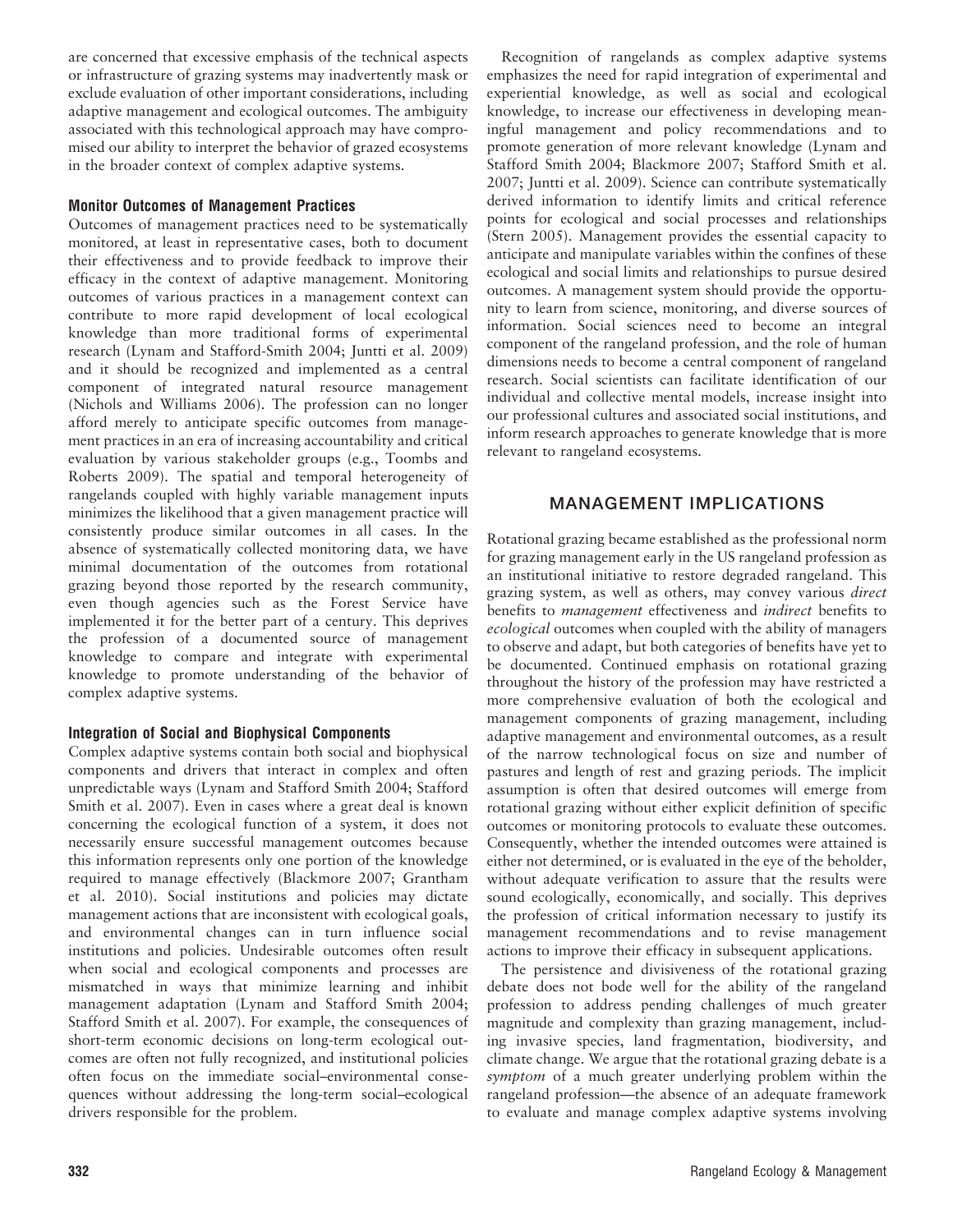both social and ecological components (e.g., Boyd and Svejcar 2009). Collaborative adaptive management is not a panacea for all natural-resource problems (Ostrom et al. 2007); but it does provide a desperately needed mechanism to enhance communication among stakeholders. Effective implementation of collaborative adaptive management requires that substantial institutional barriers be overcome and that meaningful incentives be put in place to promote its development. We recommend that the profession initiate a more comprehensive evaluation of complex adaptive systems by integrating both the social and biophysical components of rangelands, including the diverse knowledge sources of managers, agency professionals, and researchers, to replace the narrow technological approach to grazing systems. An adaptive management framework that explicitly incorporates and evaluates both experiential and experimental knowledge can most effectively facilitate the learning required to create management strategies that fit specific social and ecological settings and that accommodate the inherent uncertainties of rangeland ecosystems.

# ACKNOWLEDGMENTS

We wish to thank the associate editor, Leigh Hunt, and three anonymous reviewers for constructive and insightful contributions to this manuscript.

# LITERATURE CITED

- BAILEY, D. W., AND J. R. BROWN. 2011. Rotational grazing systems and livestock grazing behavior in shrub-dominated semi-arid and arid rangelands. Rangeland Ecology & Management 64:1–9.
- BARTOLOME, J. 1989. Book review: holistic resource management by Allan Savory. Journal of Soil and Water Conservation 44:591–592.
- BENTLEY, H. L. 1902. Experiments in range improvement in central Texas. Washington, DC, USA: Government Printing Office. US Forest Service Bulletin No. 13. 72 p.
- BLACKMORE, C. 2007. What kinds of knowledge, knowing and learning are required for addressing resource dilemmas?: a theoretical overview. Environmental Science & Policy 10:512–525.
- Boyd, C. S., AND T. J. SVEJCAR. 2009. Managing complex problems in rangeland ecosystems. Rangeland Ecology & Management 62:491–499.
- BRISKE, D. D., J. D. DERNER, J. R. BROWN, S. D. FUHLENDORF, W. R. TEAGUE, K. M. HAVSTAD, R. L. GILLEN, A. J. ASH, AND W. D. WILLMS. 2008. Rotational grazing on rangelands: reconciliation of perception and experimental evidence. Rangeland Ecology & Management 61:3–17.
- BRISKE, D. D., S. D. FUHLENDORF, AND F. E. SMEINS. 2005. State-and-transition models, thresholds, and rangeland health: a synthesis of ecological concepts and perspectives. Rangeland Ecology & Management 58:1–10.
- BRUNSON, M. W., AND E. A. BURRITT. 2009. Behavioral factors in rotational grazing systems. Rangelands 31:20–25.
- BUDD, B., AND J. THORPE. 2009. Benefits of managed grazing: a manager's perspective. Rangelands 31:11–14.
- BUNDY, A., R. CHUENPAGDEE, S. JENTOFT, AND R. MAHON. 2008. If science is not the answer, what is? An alternative governance model for the world fisheries. Frontiers in Ecology and the Environment 6:152–155.
- CHAPLINE, W. R., R. S. CAMPBELL, R. PRICE, AND G. STEWART. 1944. The history of Western range research. Agricultural History 18:127–143.
- CLEMENTS, F. E. 1920. Plant indicators. Washington, DC, USA: Carnegie Institution of Washington. 388 p.
- CORTNER, H. J., M. G. WALLACE, S. BURKE, AND M. A. MOOTE. 1998. Institutions matter: the need to address the institutional challenges of ecosystem management. Landscape and Urban Planning 40:159–166.
- DERNER, J. D., R. H. HART, M. A. SMITH, AND J. W. WAGGONER, JR. 2008. Long-term cattle gain responses to stocking rate and grazing systems in northern mixedgrass prairie. Livestock Science 117:60–69.
- DYKSTERHUIS, E. J. 1955. What is range management? Journal of Range Management 8:193–196.
- ELLIS, J. E., AND D. M. SWIFT. 1988. Stability of African pastoral ecosystems: alternate paradigms and implications for development. Journal of Range Management 41:450–459.
- FAZEY, I., J. G. P. GAMARRA, J. FISCHER, M. S. REED, L. C. STRINGER, AND M. CHRISTIE. 2010. Adaptation strategies for reducing vulnerability to future environmental change. Frontiers in Ecology and the Environment 8:414–422.
- FERNANDEZ-GIMENEZ, M. E., H. L. BALLARD, AND V. E. STURTEVANT. 2008. Adaptive management and social learning in collaborative and community-based monitoring: a study of five community-based forestry organizations in the western USA. Ecology and Society 13(2):4. Available at: http://www. ecologyandsociety.org/vol13/iss2/art4/. Accessed 25 May 2010.
- FORTMANN, L. P., AND S. K. FAIRFAX. 1989. American forestry professionalism in the Third World: some preliminary observations. Economic and Political Weekly August 12:267–272.
- GOODLOE, S. 1969. Short duration grazing in Rhodesia. Journal of Range Management 22:369–373.
- GRANTHAM, H. S., M. BODE, E. MCDONALD-MADDEN, E. T. GAME, A. T. KNIGHT, AND H. P. POSSINGHAM. 2010. Effective conservation planning requires learning and adaptation. Frontiers in Ecology and the Environment 8:431–437.
- GRIFFITHS, D. 1904. Range investigations in Arizona. Washington, DC, USA: Government Printing Office. US Department of Agriculture [USDA] Forest Service Bulletin No. 67. 62 p.
- HEADY, H. F. 1961. Continuous vs. specialized grazing systems: a review and application to California annual type. Journal of Range Management 14:182–193.
- HEITSCHMIDT, R. K., AND C. A. TAYLOR, JR. 1991. Livestock production. In: R. K. Heitschmidt and J. W. Stuth [EDS.]. Grazing management: an ecological perspective. Portland, OR, USA: Timber Press. p. 161–177.
- HOLLING, C. S. 1978. Adaptive environmental assessment and management. London, United Kingdom: John Wiley & Sons. 377 p.
- HOLLING, C. S. 1996. Surprise for science, resilience for ecosystems, and incentives for people. Ecological Applications 6:733–735.
- HORMAY, A. L., AND A. B. EVANKO. 1958. Rest-rotation grazing: a management system for bunchgrass ranges. Albany, CA, USA: USDA Forest Service California Forest and Range Experiment Station Misc. Paper 27.
- HUGHES, T. P., D. R. BELLWOOD, C. FOLKE, R. S. STENECK, AND J. WILSON. 2005. New paradigms for supporting the resilience of marine ecosystems. Trends in Ecology and Evolution 20:380–386.
- JACOBO, E. J., A. M. RODRIGUEZ, N. BARTOLONI, AND V. A. DEREGIBUS. 2006. Rotational grazing effects on rangeland vegetation at a farm scale. Rangeland Ecology & Management 59:249–257.
- Joyce, L. A. 1993. The life cycle of the range condition concept. Journal of Range Management 46:132–138.
- JUNTTI, M., D. RUSSEL, AND J. TURNPENNY. 2009. Evidence, politics and power in public policy for the environment. Environmental Science & Policy 12:207-215.
- KAUFMAN, H. 1967. The forest ranger: a study in administrative behavior. Baltimore, MD, USA: Johns Hopkins University Press. 257 p.
- KLEIN, J. T. 1996. Crossing boundaries: knowledge, disciplinarities and interdisciplinarities. Charlottesville, VA, USA: University of Virginia Press. 281 p.
- LAUNCHBAUGH, K. L., AND J. W. WALKER. 2006. Targeted grazing—a new paradigm for livestock management. In: K. Launchbaugh, J. W. Walker, and R. J. Daines [EDS.]. Targeted grazing: a natural approach to vegetation management and landscape enhancement. Centennial, CO, USA: American Sheep Industry Association. p. 2–8.
- LAVE, R. 2009. The controversy over Natural Channel Design: substantive explanations and potential avenues for resolution. Journal of the American Water Resources Association 45:1519–1532.
- LELE, S., AND R. B. NORGAARD. 2005. Practicing interdisciplinarity. BioScience 55:967–975.